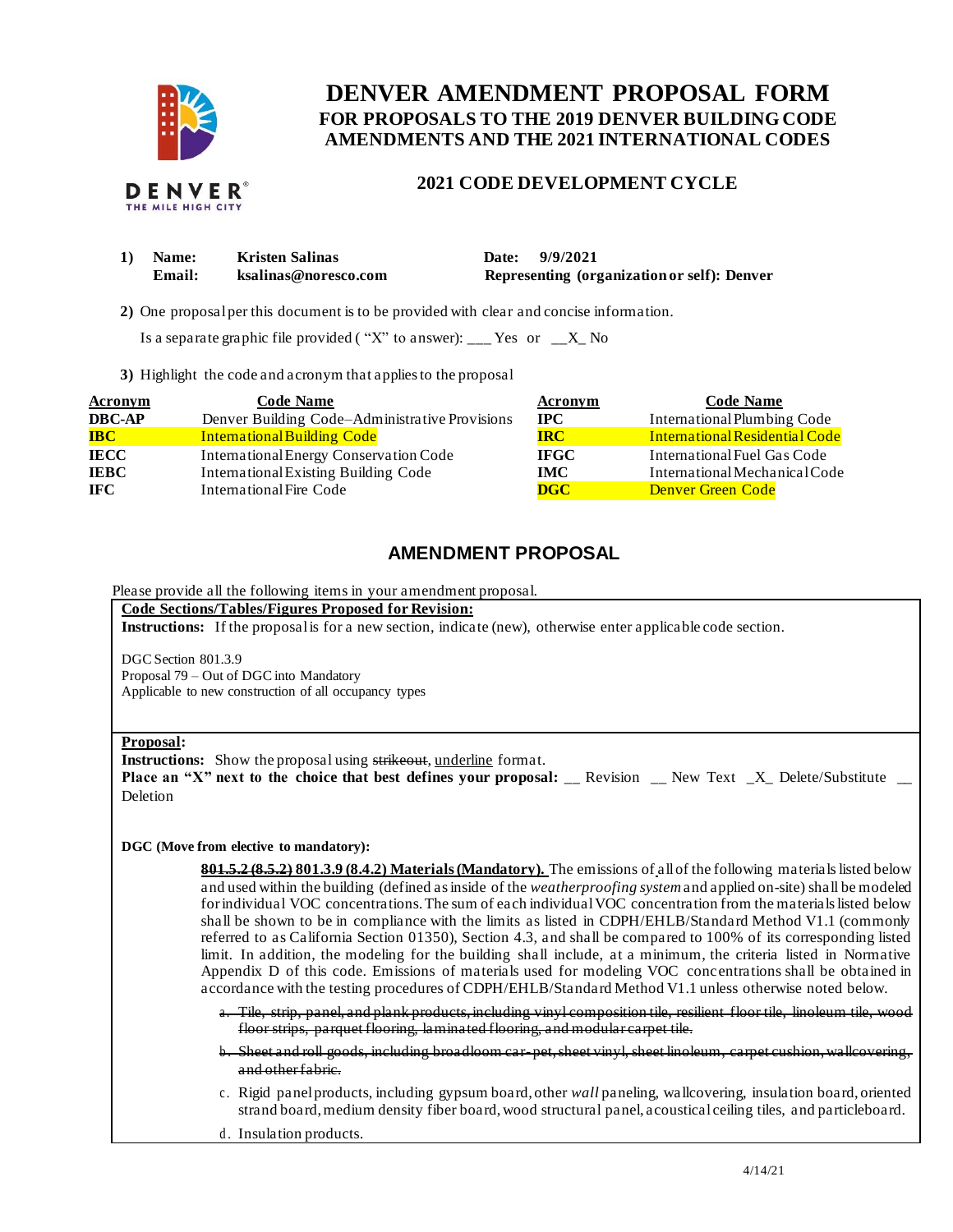## e. Containerized products, including adhesives, sealants, paints, other coatings, primers, and other "wet" products.

- f. Cabinets, shelves, and worksurfaces that are permanently attached to the building before occupancy. Emissions of these items shall be obtained in accordance with the ANSI/BIFMA M7.1.
- g. *Furniture systems* and *seating* installed prior to initial occupancy. Emissions of these items shall be obtained in accordance with the BIFMA M7.1.

 **Exception:** *Salvaged materials* that have not been refurbished or refinished within one year prior to installation.

## **IRC and IBC for Reference:**

**Low-volatile organic compound (VOC) materials.** All construction materials, floor coverings and site-applied finishes, including sealants and adhesives, resilient flooring, carpeting and pad, site-applied paints, stains and varnishes, structural wood panels, hardwood veneer plywood, particle board and fiber board building products, and insulation (does not include cabinets or wall paper)shall meet specified volatile organic compound (VOC) emissions limits in accordance with California Department of Public Health (CDPH) 01350; GREENGUARD EnvironmentalInstitute GGPS.001 standard for building materials and finishes; or Green Seal® standards. Documentation demonstratin gcompliance shall be required with delivery of such materials and shall be available for inspection.

## **DGC for Reference:**

Remove 2019 mandatory requirement and replace with 2019 prescriptive requirement to build off base code.

 **801.3.9 (8.4.2) Materials.** Reported emissions or volatile organic compound (VOC) contents specified in the following subsections shall be from a representative product sample and determined with each product reformulation or at a minimum of every three years. Products certified under third-party certification programs as meeting the specific emission or VOC content requirements listed in the following subsections are exempted from this three year testing requirement but shall meet all the other requirements as listed.

 **801.3.9.1 (8.4.2.1) Adhesives and Sealants.** Products in this category include carpet, resilient, and wood flooring adhesives; base cove adhesives; ceramic tile adhesives; drywall and panel adhesives; aerosol adhesives; adhesive primers; acoustical sealants; firestop sealants; HVAC air duct sealants; sealant primers; and caulks. All adhesives and sealants used on the interior of the building (defined as inside of the weatherproofing system and applied on-site) shall comply with the requirements of either Section 801.3.9.1.1(8.3.9.1.1) or 801.3.9.1.2(8.4.2.1.2).

 (commonly known as California Section 01350) and shall comply with the limit requirements for either office or class- room spaces, regardless of the space type. The emissions testing shall be performed by an ISO/ IEC 17025 accredited laboratory that has CDPH/ EHLB/Standard Method V.1.1, USEPA Method TO-17, and ASTM Standard Method D5197 within the scope of its accreditation. Third-party certifiers shall be accredited to ISO/IEC 17065 and have the relevant certification program in the scope of accreditation. **801.3.9.1.1 (8.3.9.1.1) Emissions Requirements**. Emissions shall be determined according to CDPH/ EHLB/Standard Method V1.1

 **801.3.9.1.2 (8.4.2.1.2) VOC Content Requirements.** The VOC content of adhesives, sealants, and sealant primers shall be determined and limited in accordance with SCAQMD Rule 1168. HVAC duct sealants shall be classified as "Other" category within the SCAQMD Rule 1168 sealants table.

 The VOC content of aerosol adhesives shall be determined and limited in accordance with Green Seal Standard GS-36, Section 3. Exceptions: The following solvent welding and sealant products are not required to meet the emissions or VOC content requirements. 1. Cleaners, solvent cements, and primers used with plastic piping and conduit in plumbing, fire suppression, and electrical systems.

2. HVAC air-duct sealants when the air temperature of the space in which they are applied is less than  $40^{\circ}$ F (4.5 $^{\circ}$ C).

 **801.3.9.2 (8.4.2.2) Paints and Coatings**. Products in this category include anticorrosive coatings, basement specialty coatings, concrete/masonry sealers, concrete curing compounds, dry fog coatings, faux-finishing coatings, fire-resistive coatings, flat and nonflat top- coats, floor coatings, graphic arts (sign) coatings, high- temperature coatings, industrial maintenance coatings, low-solids coatings, mastic used on the interior of the building (defined as inside of the weatherproofing system and applied on-site) shall comply with either Section texture coatings, metallic pigmented coatings, multicolor coatings, pretreatment wash primers, primers, reactive penetrating sealers, recycled coatings, shellacs (clear and opaque), specialty primers, stains, stone consolidants, swimming- pool coatings, tub- and tile-refining coatings, under- coaters, waterproofing membranes, wood coatings (clear wood finishes), wood preservatives, and zinc primers. Paints and coatings 801.3.9.2.1 (8.4.2.2.1) or 801.3.9.2.2.2 (8.4.2.2.2).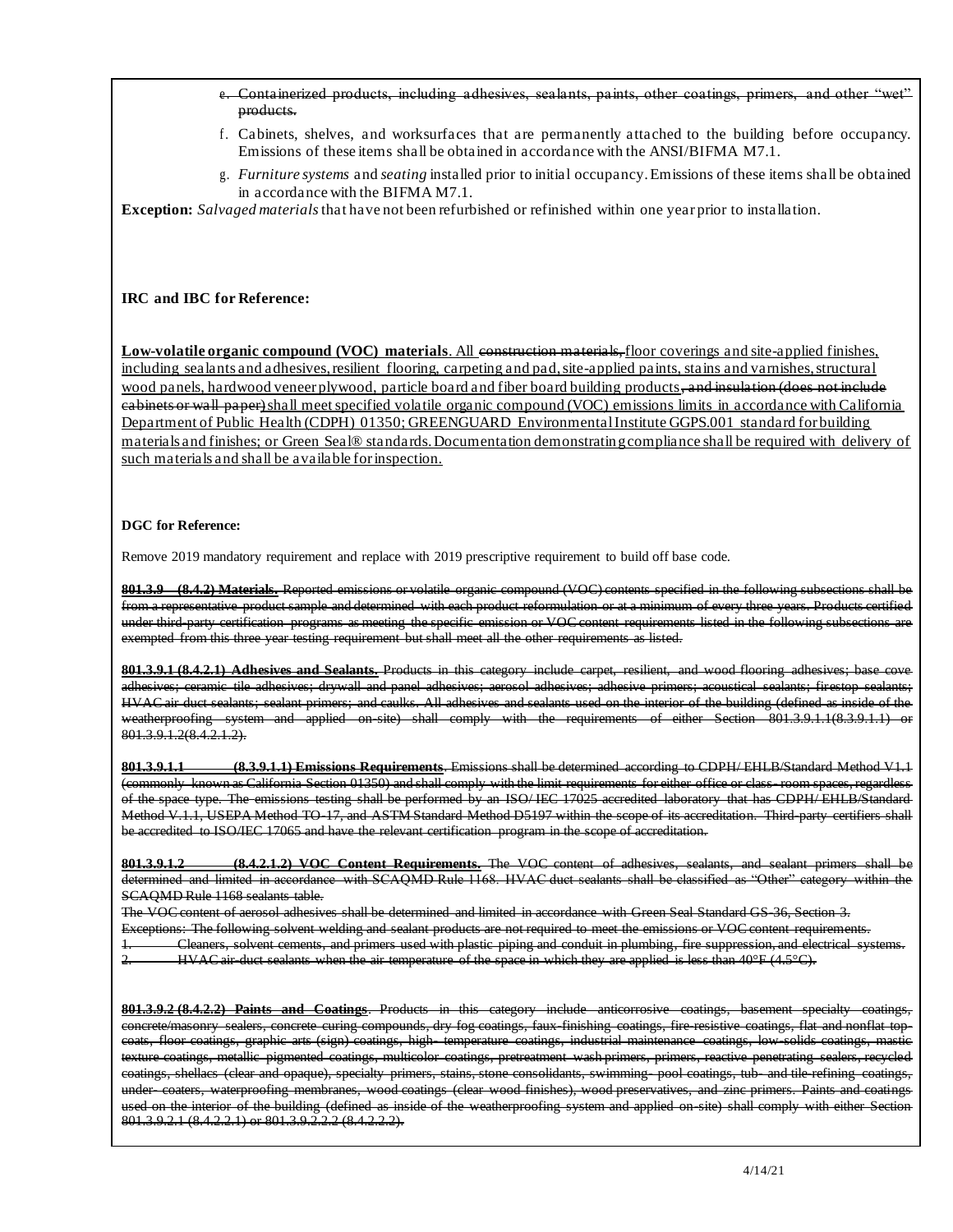(commonly known as California Section 01350) and shall comply with the limit requirements for either office or classroom spaces, regardless and have the relevant certification program in the scope of accreditation. **801.3.9.2.1 (8.4.2.2.1) Emissions Requirements.** Emissions shall be determined according to CDPH/ EHLB/Standard Method V1.1 of the space type. The emissions testing shall be performed by an ISO/IEC 17025 accredited laboratory that has accredited to ISO/IEC 17065

#### **801.3.9.2.2 (8.4.2.2.2) VOC Content Requirements.**

 masonry sealers, fire-resistive coatings, floor coatings, low-solids coatings, primers, sealers and undercoaters, rust preventative coatings, shellacs (clear and opaque), stains, wood coatings, reflective wall coatings, varnishes, con- jugated oil varnish, lacquer, and clear brushing The VOC content for flat and nonflat coatings, nonflat high-gloss coatings, specialty coatings, basement specialty coatings, concrete/ lacquer shall be determined and limited in accordance with Green Seal Standard GS-11.

 b. The VOC content for concrete curing com- pounds, dry fog coatings, faux finishing coatings, graphic arts coatings (sign paints), industrial maintenance coatings, mastic texture coatings, metallic pigmented coatings, multicolor coatings, pretreatment wash primers, reactive penetrating sealers, recycled coatings, specialty primers, wood preservatives, and zinc primers shall be determined and limited in accordance with the California Air Resources Board Suggested Control Measure for Architectural Coatings or SCAQMD Rule 1113r.

 and waterproofing membranes shall be determined and limited in accordance with the California Air Resources Board Suggested Control The VOC content for high-temperature coatings, stone consolidants, swimming-pool coatings, tub- and tile-refinishing coatings, Measure for Architectural Coatings.

 Method V1.1 (commonly known as California Section 01350) and shall comply with the limit requirements for either office or classroom spaces, regardless of the space type. The emissions testing shall be performed by an ISO/IEC 17025 accredited laboratory that has certifiers shall be accredited to ISO/IEC 17065 and have the relevant certification program in the scope of accreditation. **801.3.9.3 (8.4.2.3) Floor Covering Materials.** Emissions of floor covering materials installed in the building interior, and each product layer within a flooring system containing more than one distinct product layer, shall be individually determined according to CDPH/EHLB/Standard CDPH/EHLB/Standard Method V.1.1, USEPA TO- 17, and ASTM Standard Method D5197 within the scope of its accreditation. Third-party

 **801.3.9.3.1 (8.4.2.3.1) Deemed to Comply**. Floor covering materials that are composed of materials listed in Table 801.3.9.3.1 (8.3.9.3.1) shall be deemed to comply with the requirements of Section 801.4.2.3 (8.4.2.3). Where these products include integral organic- based surface coatings, binders, or sealants, or are installed using adhesives, sealants, paints, or coatings, those products shall be subject to other requirements of Section 801.3.9 (8.3.9).

#### **TABLE 801.3.9.3.1 (TABLE 8.3.9.3.1) FLOORCOVERINGDEEMED TO COMPLY WITH VOC EMISSION LIMITS**

| Ceramic and concrete tile              |
|----------------------------------------|
| Natural stone                          |
| <u> Byneum plaetar</u><br>waann waaawa |
| av maconry<br><del>шазопт</del><br>ست  |
| Concrete masonry                       |
| `oncroto<br><del>ooma olo</del>        |
| leto`<br>шы                            |

 **801.3.9.4 (8.3.9.4) Composite Wood, Wood Structural Panel, and Agrifiber Products**. Composite wood, wood structural panel, and agrifiber products used on the interior of the building (defined as inside of the weatherproofing system) shall contain no added urea- formaldehyde resins. Laminating adhesives used to fabricate on-site and shop-applied composite wood and agrifiber assemblies shall contain (MDF), wheatboard, strawboard, panel substrates, and door cores. Materials considered furniture, fixtures, and equipment (FF&E) are not no added urea-formaldehyde resins. Composite wood and agrifiber products are defined as follows: particleboard, medium density fiberboard considered base building elements and are not included in this requirement. Emissions for products covered by this section shall be determined according to, and shall comply with, one of the following:

 a. Third-party certification shall be submitted indicating compliance with the California Air Resource Board's (CARB) regulation, Air- borne Toxic Control Measure to Reduce Formaldehyde Emissions from Composite Wood Products. Third-party certifier shall be approved by CARB.

 b. CDPH/EHLB/Standard Method V1.1 (commonly referred to as California Section 01350) and shall comply with the limit requirements for either office or classroom spaces, regard- less of the space type.

 **Exceptions**: Structural panel components such as plywood, particle board, wafer board, and oriented strand board identified as "EXPOSURE 1," "EXTERIOR," or "HUD-APPROVED" are considered acceptable for interior use.

Delete from DGC:

 *80 1 .3 .1* **(8.5.2) Materials.** The emissions of all the materials listed below and used within the building (defined as inside of the *weatherproofing system* and applied on-site) shall be modeled for individual VOC concentrations. The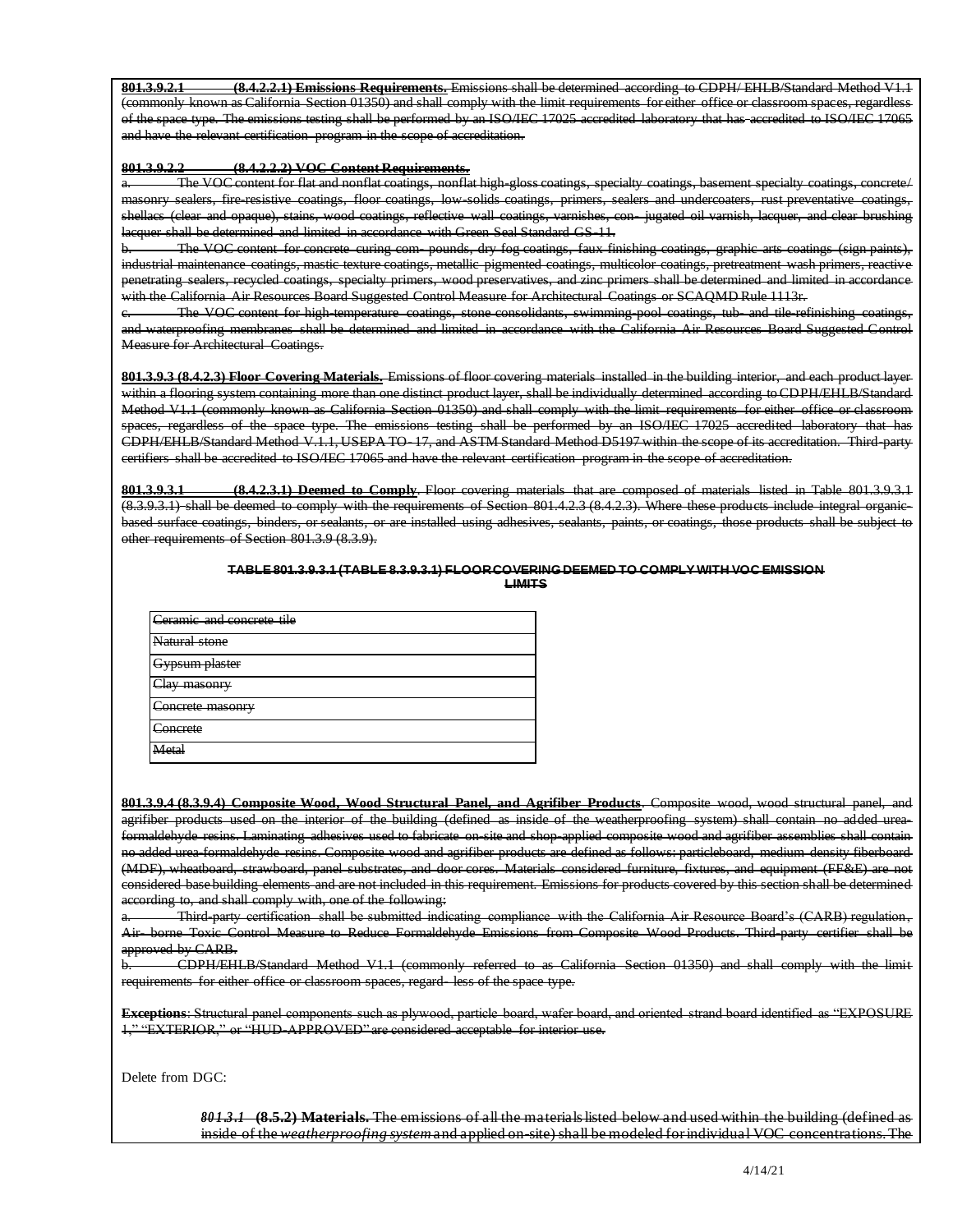sum of each individual VOC con- centration from the materials listed below shall be shown to be in compliance with the limits as listed in CDPH/EHLB/Standard Method V1.1 (commonly referred to as California Section 01350), Section 4.3, and shall be compared to 100% of its corresponding list ed limit. In addition, the modeling for the building shall include, at a minimum, the criteria listed in Nor- mative Appendix D of this code. Emissions of materi- als used for modeling VOC concentrations shall be obtained in accordance with the testing pro cedures of CDPH/EHLB/Standard Method V1.1 unless otherwise noted below*.* 

- h. Tile, strip, panel, and plank products, including vinyl composition tile, resilient floor tile, lino- leum tile, wood floor strips, parquet flooring, laminated flooring, and modular ca rpet tile.
- i. Sheet and roll goods, including broadloom car- pet, sheet vinyl, sheet linoleum, carpet cushion, wallcovering, and other fabric.
- j. Rigid panel products, including gypsum board, other *wall* paneling, insulation board, oriented strand board, medium density fiber board, wood structural panel, acoustical ceiling tiles, and parti- cleboard.
- k. Insulation products.
- l. Containerized products, including adhesives, sealants, paints, other coatings, primers, and other "wet" products.
- m. Cabinets, shelves, and worksurfaces that are per- manently attached to the building before occu- pancy. Emissions of these items shall be obtained in accordance with the ANSI/BIFMA M7.1.
- n. *Office furniture systems* and *seating* installed prior to initial occupancy. Emissions of these

items shall be obtained in accordance with the BIFMA M7.1.

 **Exception:** *Salvaged materials* that have not been refurbished or refinished within one year prior to installation.

## **Supporting Information:**

 All proposals must include a written explanation and justification as to how they address physical, environmental, and/or customary characteristics that are specific to the City and County of Denver. The following questions must be answered for a proposal to be considered.

- Purpose: What does your proposalachieve?

 The purpose of this proposalis to regulate building materials in the mandatory code to limit the amount of Volatile Organic Compounds (VOCs) in interior applied products.

- Reason: Why is your proposal necessary?

 VOCs can affect human health or have adverse effects on the environment. Some are known carcinogens. Indoor VOC sources include many building materials – such as carpet, composite wood products, insulation, paints, adhesives – as well as furniture, cleaning products, copy and fax machines, and tobacco smoke.

- Substantiation: Why is your proposal valid? (i.e. technical justification)

 U.S. EPA studies have found that indoor levels of common organic pollutants are several times higher than outdoor levels. Many available low-VOC productsreduce "off-gassing" of hazardous and potentially flammable vapor emissions. Local suppliers say performance of approved low-VOC building materials has steadily improved, matching or surpassing hazardous VOC products, with little or no price premium.

 **Bibliography and Access to Materials** (as needed when substantiating material is associated with the amendment proposal):

## Fort Collins:

https://www.fcgov.com/building/pdf/green-

voc.pdf?1553703250#:~:text=Volatile%20organic%20compounds%20(VOCs)%20refer,and%20other%20liquid%20combustion%20fuels.

EPA: https://www.epa.gov/indoor-air-quality-iaq/technical-overview-volatile-organic-compounds

## **Other Regulations Proposed to be Affected**

 **\*For proposals to delete content from the 2019 Denver Green Code in conjunction with adding it to other mandatory Denver codes and/or regulations, only.** 

Please identify which other mandatory codes or regulations are suggested to be updated (if any) to accept relocated content.